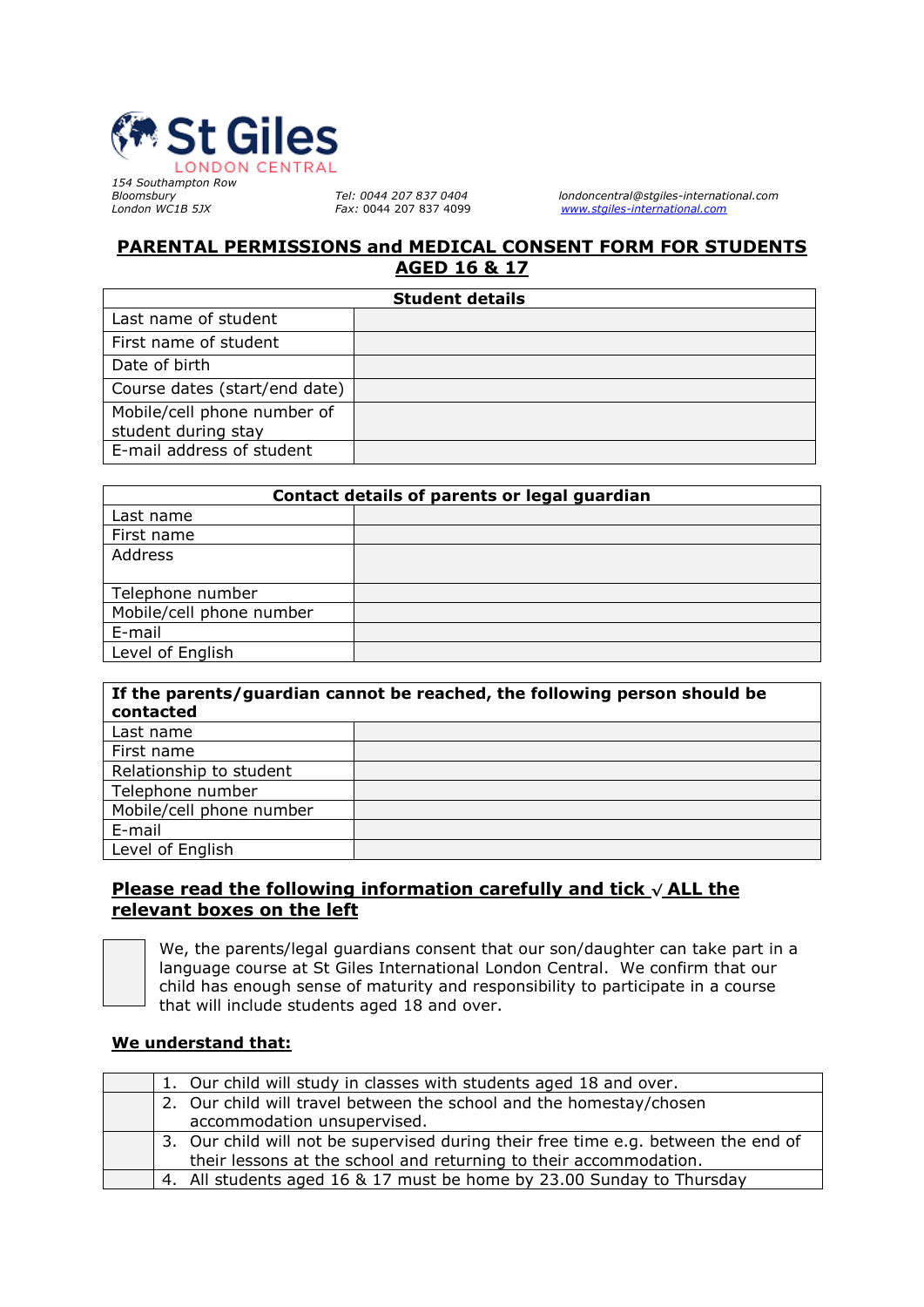|                                                                                                                                                                                                                                                      | inclusive and by 00.00 on Friday and Saturday.                                                                                                                                                                                                                                                                                                                                                                                                                                                                                                                                         |            |  |           |  |  |  |
|------------------------------------------------------------------------------------------------------------------------------------------------------------------------------------------------------------------------------------------------------|----------------------------------------------------------------------------------------------------------------------------------------------------------------------------------------------------------------------------------------------------------------------------------------------------------------------------------------------------------------------------------------------------------------------------------------------------------------------------------------------------------------------------------------------------------------------------------------|------------|--|-----------|--|--|--|
|                                                                                                                                                                                                                                                      | 5. Our child can go out unsupervised until 23.00 Sunday to Thursday and                                                                                                                                                                                                                                                                                                                                                                                                                                                                                                                |            |  |           |  |  |  |
|                                                                                                                                                                                                                                                      | until 0.00 on Friday and Saturday.                                                                                                                                                                                                                                                                                                                                                                                                                                                                                                                                                     |            |  |           |  |  |  |
|                                                                                                                                                                                                                                                      | 6. If you wish your child to be home before the above times, please indicate the time                                                                                                                                                                                                                                                                                                                                                                                                                                                                                                  |            |  |           |  |  |  |
| below.                                                                                                                                                                                                                                               |                                                                                                                                                                                                                                                                                                                                                                                                                                                                                                                                                                                        |            |  |           |  |  |  |
|                                                                                                                                                                                                                                                      |                                                                                                                                                                                                                                                                                                                                                                                                                                                                                                                                                                                        |            |  |           |  |  |  |
|                                                                                                                                                                                                                                                      |                                                                                                                                                                                                                                                                                                                                                                                                                                                                                                                                                                                        |            |  |           |  |  |  |
|                                                                                                                                                                                                                                                      | 7. The school's social programme is not compulsory, nor is it specifically designed<br>for this age group. Certain activities are not suitable for students under 18. All<br>school social activities are supervised by school staff that can assist the<br>students attending the activity. We strongly advise all students to return to<br>their host family with a friend, or preferably by taxi, particularly in the evening<br>when it is dark. You can see examples of the social programme on our web site<br>at http://www.stgiles-international.com/student-services/leisure/ |            |  |           |  |  |  |
|                                                                                                                                                                                                                                                      | Our child will have sufficient money to pay for lunches at the school, and for<br>8.<br>transportation in London. For guidance, $£10$ per day should be sufficient for<br>lunch and drinks in the school canteen. Please see http://www.stgiles-<br>international.com/student-services/student-budget/ for guidance on other<br>costs.                                                                                                                                                                                                                                                 |            |  |           |  |  |  |
|                                                                                                                                                                                                                                                      | 9. If our child visits a friend/relative they must have our permission and the                                                                                                                                                                                                                                                                                                                                                                                                                                                                                                         |            |  |           |  |  |  |
|                                                                                                                                                                                                                                                      | school's permission. They must also inform the school and homestay (if                                                                                                                                                                                                                                                                                                                                                                                                                                                                                                                 |            |  |           |  |  |  |
|                                                                                                                                                                                                                                                      | booked) of their travel plans and who they are going to visit.                                                                                                                                                                                                                                                                                                                                                                                                                                                                                                                         |            |  |           |  |  |  |
|                                                                                                                                                                                                                                                      | The school takes bookings for trips on Saturdays and Sundays. These are organised by                                                                                                                                                                                                                                                                                                                                                                                                                                                                                                   |            |  |           |  |  |  |
|                                                                                                                                                                                                                                                      | an external company and St Giles staff do not normally go on these trips.                                                                                                                                                                                                                                                                                                                                                                                                                                                                                                              |            |  |           |  |  |  |
|                                                                                                                                                                                                                                                      | 10. My child can go on full-day excursions                                                                                                                                                                                                                                                                                                                                                                                                                                                                                                                                             | <b>YES</b> |  | <b>NO</b> |  |  |  |
|                                                                                                                                                                                                                                                      |                                                                                                                                                                                                                                                                                                                                                                                                                                                                                                                                                                                        |            |  |           |  |  |  |
| 11. My child can go on overnight excursions                                                                                                                                                                                                          |                                                                                                                                                                                                                                                                                                                                                                                                                                                                                                                                                                                        |            |  |           |  |  |  |
|                                                                                                                                                                                                                                                      |                                                                                                                                                                                                                                                                                                                                                                                                                                                                                                                                                                                        |            |  |           |  |  |  |
| 12. All students aged 16 and 17 are advised to have a return airport taxi transfer,<br>unless they are travelling with a named relative or adult friend. We advise this<br>in order to avoid possible problems with immigration procedures. Students |                                                                                                                                                                                                                                                                                                                                                                                                                                                                                                                                                                                        |            |  |           |  |  |  |
|                                                                                                                                                                                                                                                      | must also carry the Parental Consent Form when travelling.                                                                                                                                                                                                                                                                                                                                                                                                                                                                                                                             |            |  |           |  |  |  |

# **School and homestay rules:**

| 13. Our child must attend all classes. The school has a strict attendance policy.<br>Students can be absent only when they are unwell. In such cases, the student,<br>their homestay host or another family member must telephone/email the school<br>as soon as possible on the day of the illness.                                                                                                                                                                                                                                                                                                                                                                                                                               |
|------------------------------------------------------------------------------------------------------------------------------------------------------------------------------------------------------------------------------------------------------------------------------------------------------------------------------------------------------------------------------------------------------------------------------------------------------------------------------------------------------------------------------------------------------------------------------------------------------------------------------------------------------------------------------------------------------------------------------------|
| 14. We understand that the school reserves the right to terminate the course of any<br>student who seriously or persistently misconducts himself/herself at the school<br>or in the homestay during his/her stay. In such cases, there will be no refund<br>of fees and we will be responsible for our child's return or onward journey and<br>the associated costs.<br>Such misconduct may include: possession/consumption of illegal drugs/alcohol,<br>intentional damage of school or host family property, repeated absence from<br>classes, repeated disturbance of classes or in the host family, repeated<br>breaking of school rules, criminal activity.<br>The school's Student Disciplinary Code is available on request |
| 15. Our child will follow the homestay rules and requirements. This will involve<br>(amongst other things): use of the home telephone/TV/computer, having<br>visitors, meal times, smoking, noise, use of the bathroom, cleanliness and<br>tidiness, safety and security of the property.                                                                                                                                                                                                                                                                                                                                                                                                                                          |
| 16. Our child will be responsible for any damage they may cause in their homestay<br>accommodation.                                                                                                                                                                                                                                                                                                                                                                                                                                                                                                                                                                                                                                |